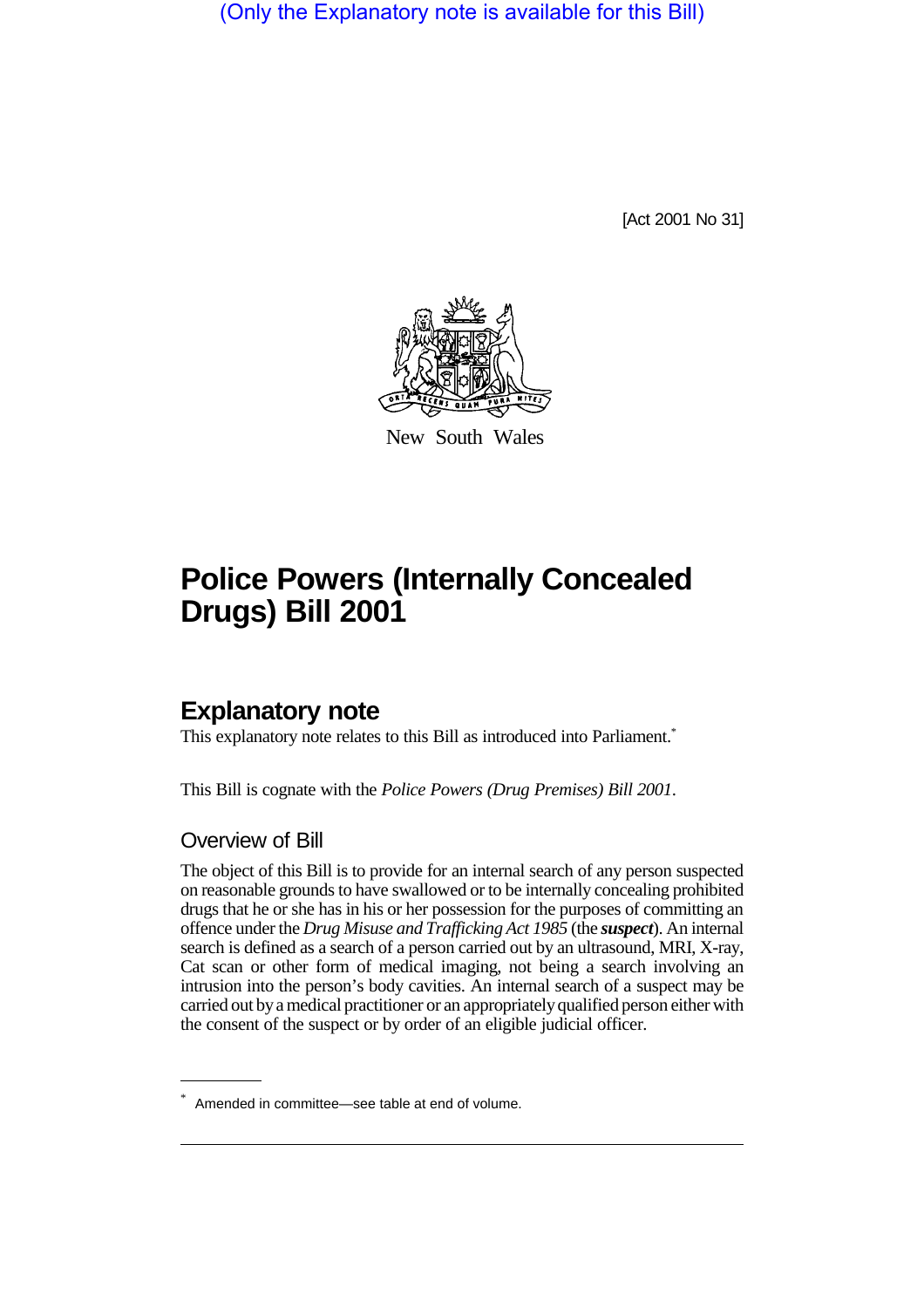Explanatory note

The proposed Act contains a number of provisions that balance the rights of the suspect against the public interest in gathering evidence of offences. It includes safeguards to protect the rights and interests of suspects and other persons on whom internal searches are carried out, including safeguards to protect children, persons who are incapable and Aboriginal persons and Torres Strait Islanders.

#### Outline of provisions

### **Part 1 Preliminary**

**Clause 1** sets out the name (also called the short title) of the proposed Act.

**Clause 2** provides for the commencement of the proposed Act on a day or days to be appointed by proclamation.

**Clause 3** defines certain words and expressions used in the proposed Act. An *internal search* is defined as any search of a person's body involving an ultrasound, MRI, X-ray, Cat scan or other form of medical imaging, not being a search involving an intrusion into the person's body cavities. It also defines persons who can be appointed to act as *search friends* of suspects who are children, incapable persons or Aboriginal persons or Torres Strait Islanders. Various provisions of the proposed Act give suspects from these groups a right to have a search friend present while an internal search is carried out.

Clause 3 (2) provides that a person only *informs* another of a matter required to be communicated by the proposed Act if they inform the person, through an interpreter if necessary, in a language (including sign language or braille) in which the other person is able to communicate with reasonable fluency.

**Clause 4** describes who are eligible judicial officers for the purposes of the proposed Act. The proposed Act confers on such officers powers to order internal searches to be carried out and to vary the maximum periods for which persons can be detained under the Act.

**Clause 5** provides that notes included in the proposed Act do not form part of the Act.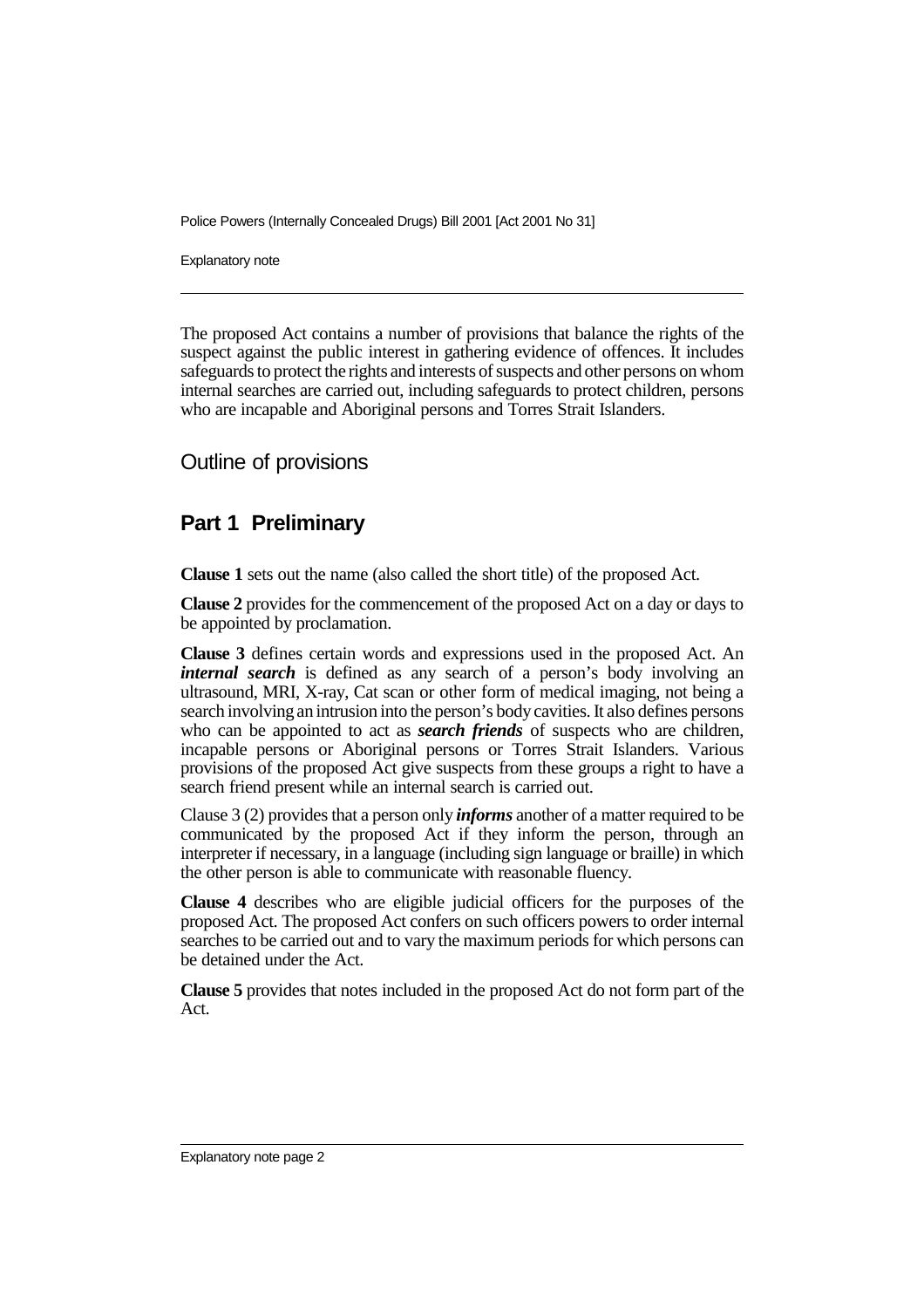Explanatory note

#### **Part 2 Authority to carry out internal searches**

**Clause 6** states that the proposed Act does not authorise the carrying out of an internal search on a person who is under 10 years of age.

**Clause 7** sets out in general terms the circumstances in which an internal search is authorised to be carried out in accordance with the proposed Act. Proposed Part 4 sets out the rules that must be followed in carrying out an internal search under the proposed Act.

**Clause 8** authorises a police officer to detain a suspect for the purpose of requesting the suspect to consent to, or making an application for an order for, an internal search of the suspect. The police officer must have reasonable grounds to believe that the internal search is likely to produce evidence confirming that the suspect has committed or is committing an offence under the *Drug Misuse and Trafficking Act 1985* involving the supply of a prohibited drug. Clause 8 also makes it clear that the suspect must not (if under arrest) be detained for more than 2 hours after the expiration of the investigation period provided by section 356D of the *Crimes Act 1900* or (if not under arrest) for more than 2 hours after being detained under the clause.

**Clause 9** authorises a police officer to request a suspect (other than a child or incapable person) detained under clause 8 to consent to an internal search.

**Clause 10** sets out the requirements for a suspect to give informed consent to an internal search. The suspect can only give consent after a police officer informs the suspect (personally or in writing) about the matters specified in the clause. These include the way in which the internal search is to be carried out. The suspect must also be told that if the internal search reveals the presence of matter that could be drugs internally concealed in the suspect, the suspect may be detained at a hospital or at the surgery or other practising rooms of a medical practitioner for a period of up to 48 hours, that the suspect may refuse consent, and the consequences of refusal.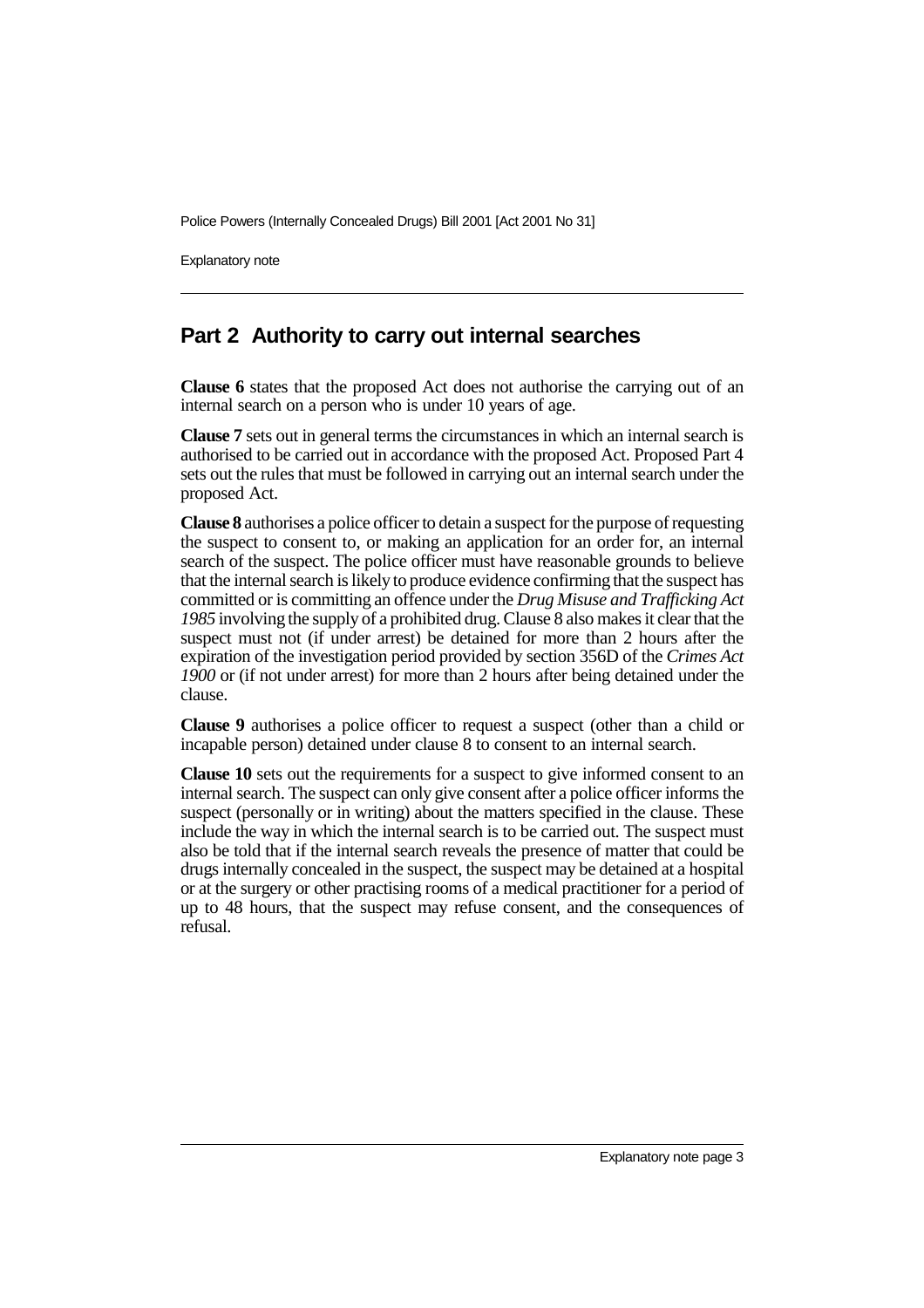Explanatory note

**Clause 11** sets out the procedures to be followed after an internal search is carried out. The suspect must (unless otherwise in custody) be released immediately if the search does not reveal the presence of matter that could be drugs in the suspect's body. If the search reveals the presence of matter that could be drugs, the suspect may be detained at a hospital or at the surgery or other practising rooms of a medical practitioner for a period not exceeding 48 hours (or such longer period as may be extended by an eligible judicial officer).

### **Part 3 Orders for carrying out internal searches**

**Clause 12** enables a police officer to apply to an eligible judicial officer for an order authorising an internal search of a suspect and the detention of the suspect while the procedure is carried out and sets out the requirements for such an application.

**Clause 13** sets out the procedure at the hearing of an application for an order.

**Clause 14** sets out the grounds on which an eligible judicial officer may make an order for the internal search of a suspect.

### **Part 4 The internal search**

**Clause 15** describes the persons who may carry out internal searches and requires an internal search to be conducted at a hospital or surgery or practising rooms of a medical practitioner.

**Clause 16** sets out certain rules about the procedures and equipment that may be used in conducting an internal search.

**Clause 17** authorises a medical practitioner to take action, if necessary, to preserve the life of a suspect detained under the proposed Act.

**Clause 18** lays down a series of general rules in relation to the way an internal search is to be carried out. It provides for the search to be carried out in circumstances affording reasonable privacy to the suspect, out of the presence or view of unnecessary persons (including persons of the opposite sex) and with minimal removal of clothing and visual inspection of the suspect.

**Clause 19** requires questioning of a suspect to be suspended while an internal search is being carried out.

**Clause 20** requires a police officer to caution a suspect before an internal search is carried out.

Explanatory note page 4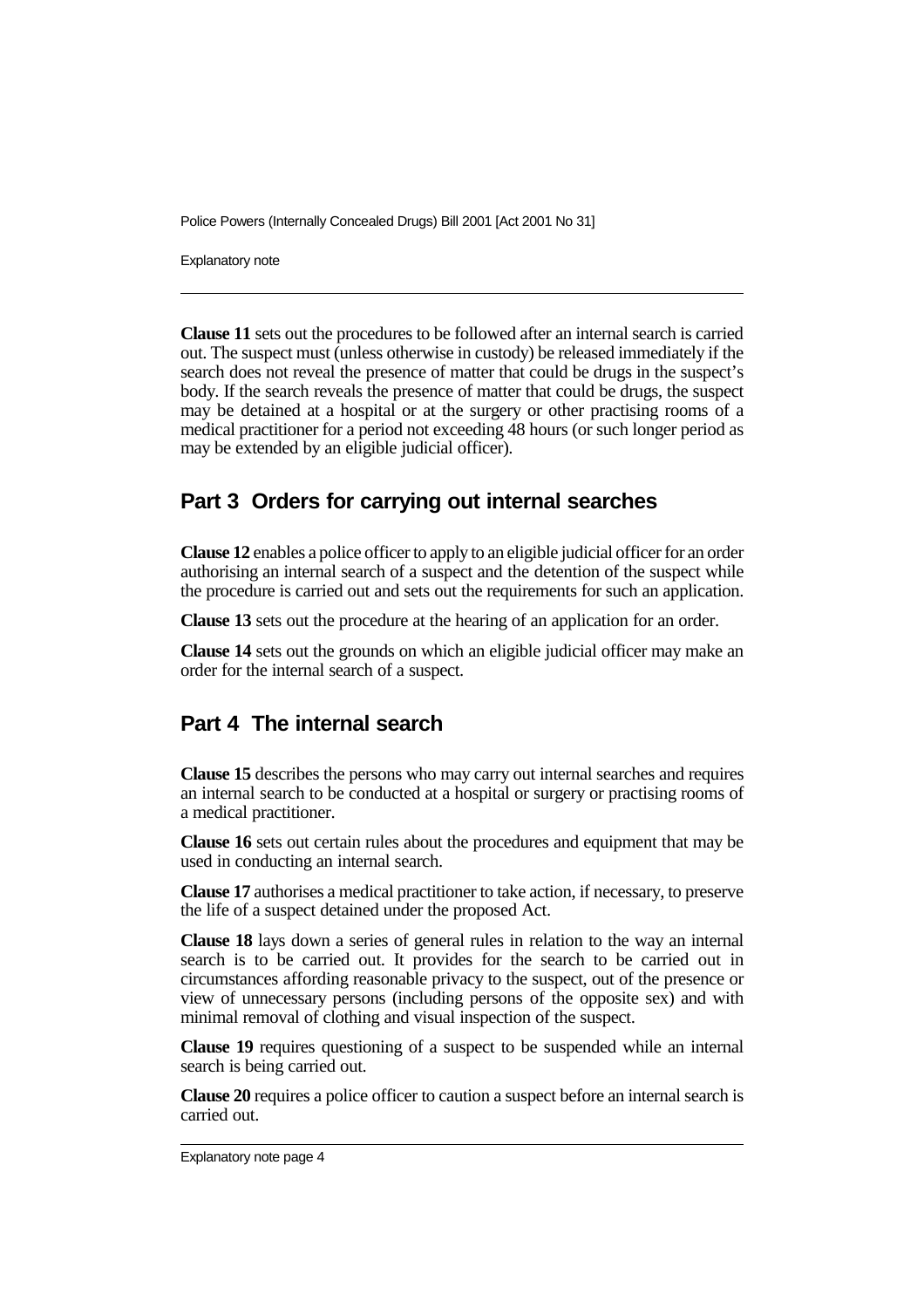Explanatory note

**Clause 21** makes it clear that nothing in the proposed Act authorises the carrying out of an internal search in a cruel, inhuman or degrading manner.

**Clause 22** requires the medical practitioner or appropriately qualified person who carries out an internal search to provide a report to the Commissioner of Police about the search.

**Clause 23** sets out the rights of a suspect detained under the proposed Act to consult legal practitioners and other persons.

**Clause 24** requires a police officer to arrange for the presence of an interpreter (or if that is impracticable, the assistance of an interpreter by audio link facility) before taking specified action in respect of a suspect if he or she has reasonable grounds to believe the suspect is unable to communicate with reasonable fluency in the English language.

### **Part 5 Miscellaneous**

**Clause 25** makes it clear that if a person withdraws consent to an internal search before or during the carrying out of the search, the search may only be carried out by order of an eligible judicial officer.

**Clause 26** enables a lawyer or search friend of a suspect to make any request or objection that may be made by the suspect under the proposed Act on behalf of the suspect. It also requires a suspect's lawyer or search friend who is present when information that is required to be given to a suspect is given to the suspect to also be given the information.

**Clause 27** requires the electronic recording, if practicable, of the giving of information before seeking consent to an internal search and the suspect's response.

**Clause 28** ensures that a suspect is given copies or transcripts of, or the opportunity to view, any audio or video recordings concerning the suspect that are made as required by the proposed Act. It ensures that the opportunity to view is also given to the suspect's lawyer or search friend.

**Clause 29** sets out the ways of making recordings and other material available to a suspect.

**Clause 30** ensures that a suspect is not charged for materials received or for being given an opportunity to view a video in accordance with the requirements of the proposed Act.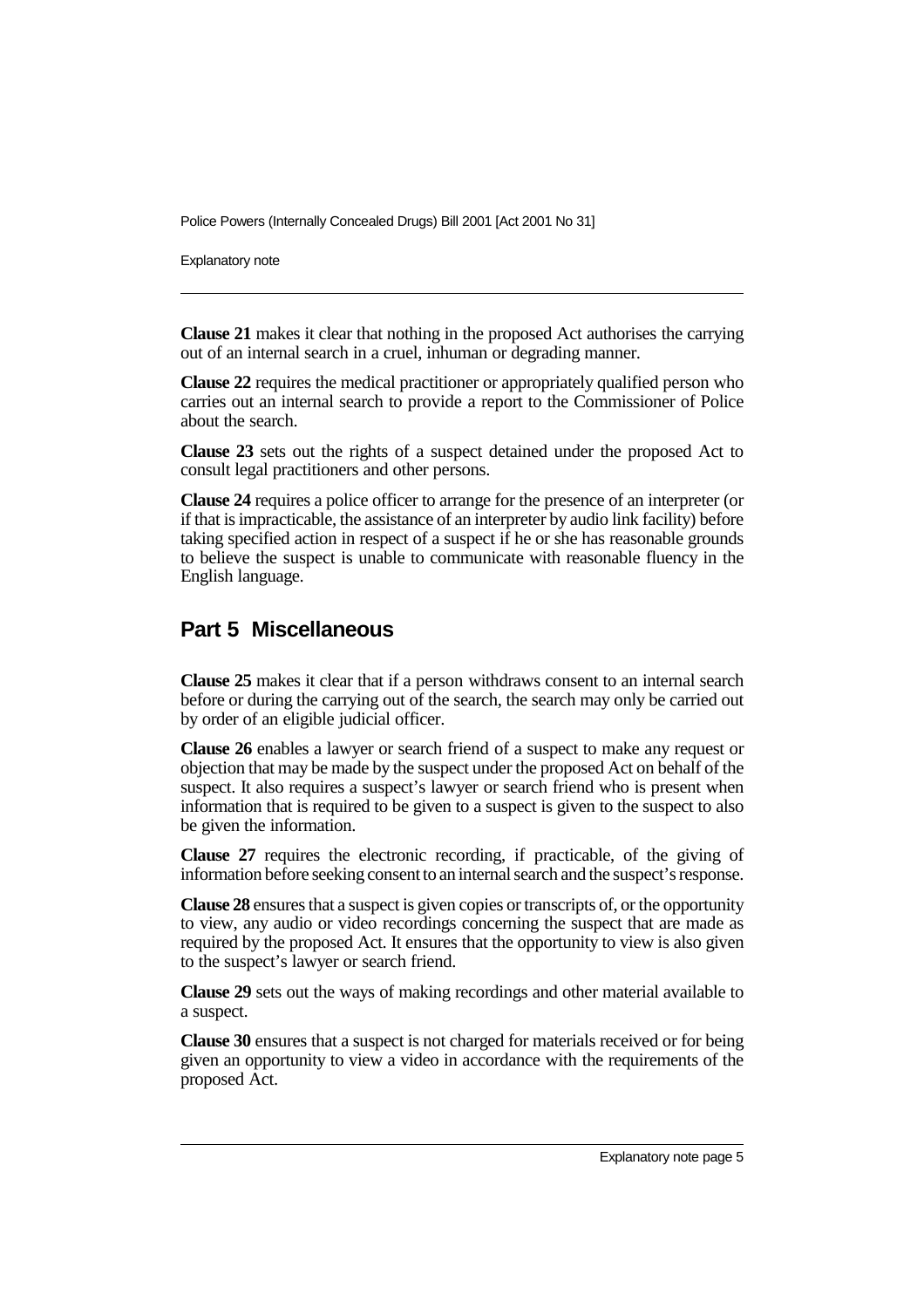Explanatory note

**Clause 31** places the burden of proof on the prosecution of proving, on the balance of probabilities, that a police officer had a belief on reasonable grounds, or suspected on reasonable grounds, as to a matter referred to in the proposed Act.

**Clause 32** places the burden of proof on the prosecution of proving, on the balance of probabilities, that it was not practicable to do something required by the proposed Act to be done if practicable.

**Clause 33** places the burden of proof on the prosecution, on the balance of probabilities, of showing that any time said to be disregarded under the proposed Act was properly disregarded. For example, if a suspect argued that results of an internal search should be excluded from evidence because he or she was detained for longer than allowed under the proposed Act, the prosecution would need to prove that any time disregarded by police officers was properly disregarded.

**Clause 34** places the burden of proof on the prosecution, on the balance of probabilities, of voluntary waiver of certain rights by an Aboriginal person or a Torres Strait Islander.

**Clause 35** protects a person who carries out an internal search, or assists in carrying it out, from civil or criminal liability for actions properly or necessarily done in good faith so long as the person believed informed consent had been given or that the procedure had been duly ordered.

**Clause 36** makes it clear that the proposed Act does not require any medical practitioner or appropriately qualified person to carry out an internal search.

**Clause 37** ensures that the provisions and protections of Part 10A of the *Crimes Act 1900* concerning the detention of persons after arrest (such as limits on the length of time a suspect can be held under arrest) continue to apply as far as possible. As many of the rights and protections provided under the proposed Act overlap with those provided by Part 10A, the clause also confirms that the rights and protections conferred by the proposed Act are in addition to those conferred by Part 10A.

**Clause 38** provides for the making of orders by eligible judicial officers to extend the periods of time for which suspects may be detained under the proposed Act.

**Clause 39** places certain restrictions on the publication of the name or information likely to enable the identification of a suspect on whom an internal search is carried out or proposed to be carried out.

**Clause 40** provides for the establishment and maintenance of a list of persons who are suitable, and willing, to be search friends of Aboriginal persons or Torres Strait Islanders.